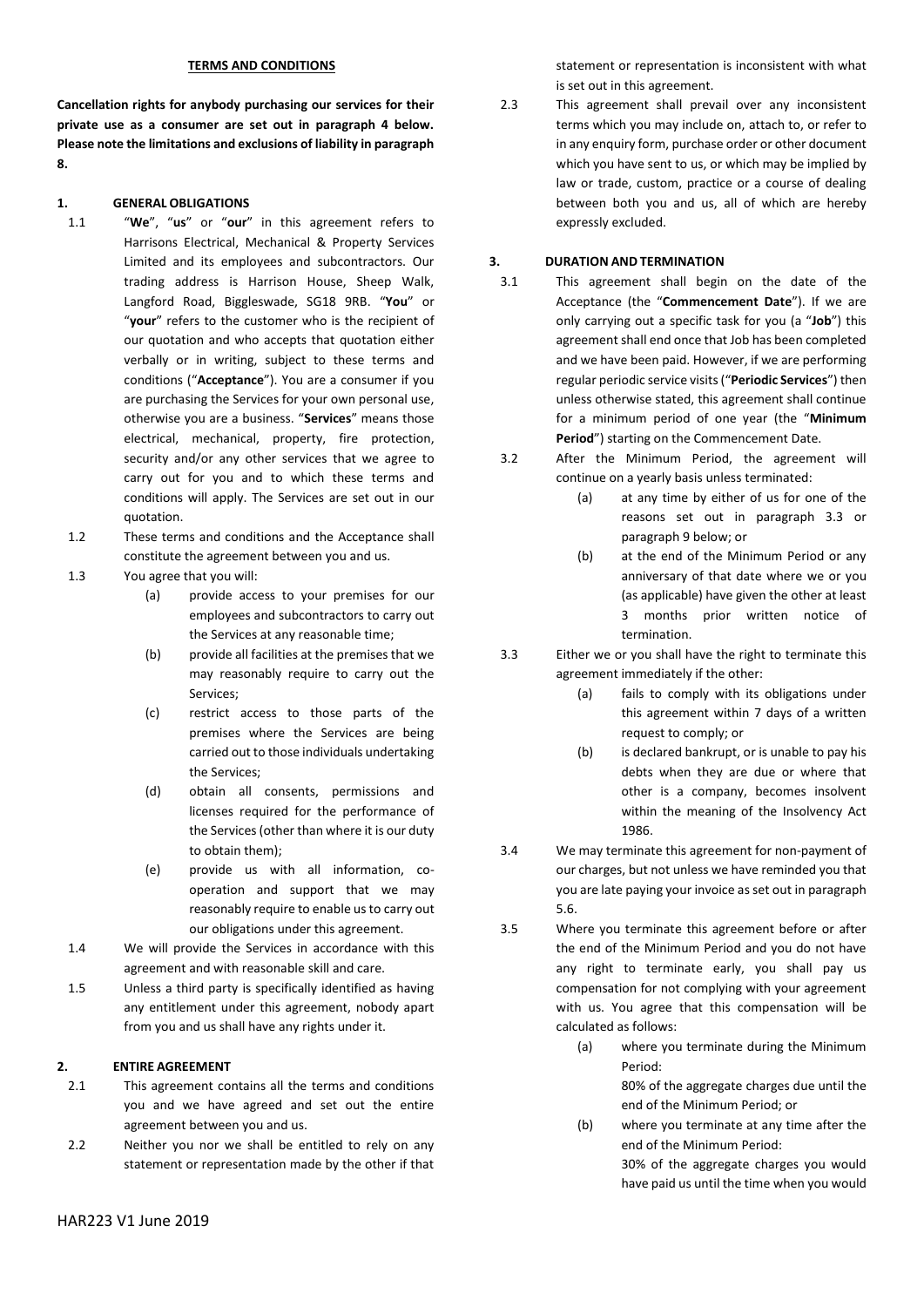have been entitled to terminate this agreement.

- 3.6 Where we terminate this agreement because you have not complied with your obligations or because you have not paid us for the Services we have provided to you, we shall be entitled to invoice you for compensation in respect of the date from which we terminate this agreement to the date upon which you could have terminated this agreement by giving notice. This compensation shall be calculated on the same basis as is set out in paragraph 3.5.
- 3.7 If this agreement is for a Job and you terminate it before that Job has been completed, you will pay us upon our written request 100% of the charges for the work completed at the date the agreement is terminated, plus any other irrecoverable costs we have incurred in relation to the Job.

### **4. STATUTORY RIGHT TO CANCEL**

(**This paragraph 4 only applies if you are a consumer and you have entered into a distance or off-premises contract**).

- 4.1 If this paragraph applies to you, then under the Consumer Contracts (Information, Cancellation and Additional Charges) Regulations 2013 you have a legal right to cancel this agreement at any time within 14 days (the "**Cooling off Period**") beginning on the day after you signed these terms and conditions in our presence, in your home or at your premises, or entered into a distance contract with us over the phone, via email or over the internet.
- 4.2 You agree that we may begin to provide you with the Services during the Cooling off Period and that where we do so, your right to cancel this agreement pursuant to paragraph 4.1 will be lost.

#### **5. PAYMENTS**

- 5.1 The charges for the Services (which exclude VAT unless otherwise indicated) are set out in our quotation. However, we may also claim additional charges from you if you fail to comply with any of your obligations in paragraph 1.3. You also agree that we shall be entitled to increase the charges on 28 days prior written notice to you:
	- (a) at any time after the end of the first year provided we do not increase the charges more than once in any year under this paragraph 5.1 (a); and
	- (b) where our operating costs have increased due to reasons outside our control, such as:
		- (i) increases to the costs of fuel, utility services, or the cost of necessary equipment or any other materials we use to provide the Services;
		- (ii) any change to or the introduction of any tax or levy imposed on us by any government agency;
- (iii) any statutory increase to our labour costs, for example a statutory increase to our employees' entitlement to paid leave; or
- (iv) the addition of, or any increase to, the costs or charges of any other person whom we have to pay in connection with the Services.
- 5.2 If the rate of VAT changes between your order date & the date we provide the Services, we will adjust the rate of VAT that you pay, unless you have already paid for the Services in full before the change in VAT takes effect.
- 5.3 Our charges are based on the Services we agree to provide to you and also take into account our initial set up costs, the cost of materials and equipment, the support and training we provide to our personnel and our administration costs. This means that where we agree with you to reduce the Services or to cancel a particular Service we provide to you, the reduction to our charges may not be pro rata to the reduction in or cancellation of our Services.
- 5.4 Payment terms are 14 days from date of invoice in respect of both Jobs and Periodic Services.
- 5.5 Unless otherwise agreed with us in writing, all invoices must be paid by BACS transfer.
- 5.6 If you are late in making any payment to us we will write to you giving you a further 7 days to pay and informing you that if you do not pay you risk termination or suspension of the Services at our discretion. If you do not pay what you owe before that 7 days runs out then we shall be entitled to terminate this agreement or suspend the Services without being obliged to write to you again. Where we decide to suspend the Services we shall not be obliged to recommence them until you have paid in full what you owe us.
- 5.7 Where despite any reminder we may have given you, you still do not pay what you owe us & we have to engage the services of a debt collection agency or solicitors to recover the debt, we shall be entitled to charge you an administration fee of £40.00 which will be additional to any legal fees for which you become liable.
- 5.8 If payment of any invoice is not made by the due date we shall also be entitled to recover from you interest on the overdue amount at a rate which is 5 percent higher than the Lloyds Bank plc lending rate applicable from time to time. Interest will be calculated on a daily basis from the due date for payment until payment is made whether before or after any court judgment.
- 5.9 Payment of invoices shall not be conditional on purchase order numbers or similar having been allocated or provided.

**6. EQUIPMENT OBLIGATIONS**

 "**Rental Equipment**" means any equipment that is identified as such in our quotation but does not include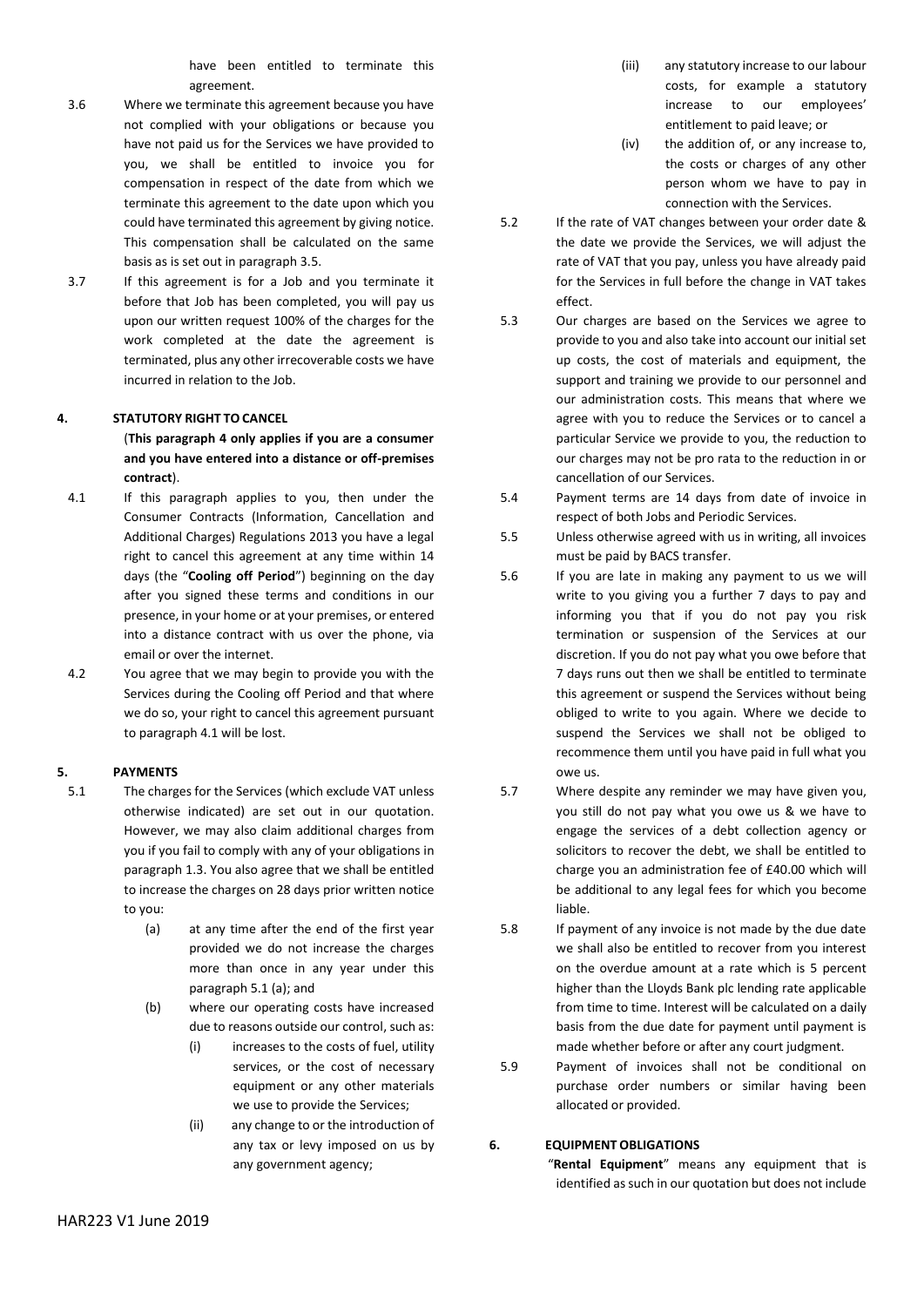any goods we may sell to you. "**Replacement Value**" means the full cost of replacing any item of Rental Equipment at the time it is lost or damaged.

- 6.1 As part of the Services, we will maintain and repair any Rental Equipment so that it is kept in good working order provided that:
	- (a) you have complied with all of your obligations under this agreement, including in particular prompt payment of our invoices; and
	- (b) the repairs have not been caused by:
		- (i) wilful or careless damage, negligence, mishandling, tampering or any unauthorised repairs by you or on your behalf; or
		- (ii) vandalism.
	- 6.2 You shall:
		- (a) be responsible for any damage to or loss of any Rental Equipment. This shall not apply to damage that we are obliged to maintain & repair as referred to in paragraph 6.1 above;
		- (b) not sell the Rental Equipment nor give it to anybody else for any reason. You acknowledge that we own the Rental Equipment;
		- (c) insure the Rental Equipment for its Replacement Value against all risk of loss or damage (other than damage occurring during its normal operation and/or use);
		- (d) insure against injury (including death) to any persons or for loss of or damage to property as a result of any misuse of the Rental Equipment, or your negligence;
		- (e) immediately notify anyone claiming possession of the Rental Equipment that it belongs to us;
		- (f) comply with all statutory and safety requirements relating to the use of the Rental Equipment;
		- (g) notify us immediately if the Rental Equipment is damaged or lost;
		- (h) not permit anybody other than us to remove, repair or maintain the Rental Equipment; and
		- (i) not remove any labels or signs indicating that the Rental Equipment belongs to us or a third party.
	- 6.3 Removal of Rental Equipment
		- (a) You will allow us at any reasonable time to enter any premises where the Rental Equipment is situated so that we may inspect it. You will also allow us access to any premises on termination of this agreement where this is necessary for the removal of the Rental Equipment, no matter what the reason for termination is. If upon termination of this agreement, we

are unable for any reason to recover the Rental Equipment (unless this is due to our fault), you will pay us upon receipt of our invoice the Replacement Value of the Rental Equipment which has not been recovered.

- (b) whilst we will exercise reasonable care when removing Rental Equipment from your premises, we do not accept any responsibility for restoring that part of the premises where the Rental Equipment was installed to its original state.
- 6.4 We shall be entitled to replace any Rental Equipment at any time when we believe it is appropriate to do so. Any replacement Rental Equipment will be of at least an equivalent standard to that which we have removed. Items which replace Rental Equipment shall, upon replacement, be subject to these terms and conditions.

## **7. OWNERSHIP AND RISK IN GOODS SOLD**

- 7.1 Risk of damage to or loss of any goods sold to you ("**Goods**") shall pass to you once we have delivered and installed them at your premises. However, you will not own any Goods until we have received payment in full for them in cleared funds. All Rental Equipment shall remain our property.
- 7.2 Until such time as you own the Goods you will keep them separate from any other goods you may own or have in your possession so that they can be readily identified as belonging to us. You shall also ensure that they are properly stored, protected and insured.
- 7.3 Unless you own the Goods you shall promptly return them to us if we ask you to do so. If you refuse to return any Goods when we have asked you to do so, you agree that we may enter your premises and remove them.

# **8. LIABILITY –YOUMUSTPAY CAREFULATTENTIONTOTHIS PARAGRAPH**

- 8.1 We do not in any way exclude or limit our liability for:
	- (a) personal injury or death caused by our negligence;
	- (b) fraud or fraudulent misrepresentation; and
	- (c) any other act or omission which cannot be excluded or limited under any applicable law.
- 8.2 Other than as set out in paragraph 8.1, we only accept liability that arises as a result of our performance of the Services and which is for:
	- (a) replacement or (at our option) repair of Goods or their components where these are defective or unsuitable for their purpose due to faulty workmanship, design or materials;
	- (b) physical damage to property because of our negligence or fault; and/or
	- (c) our failure to provide the Services in accordance with these terms and conditions; or